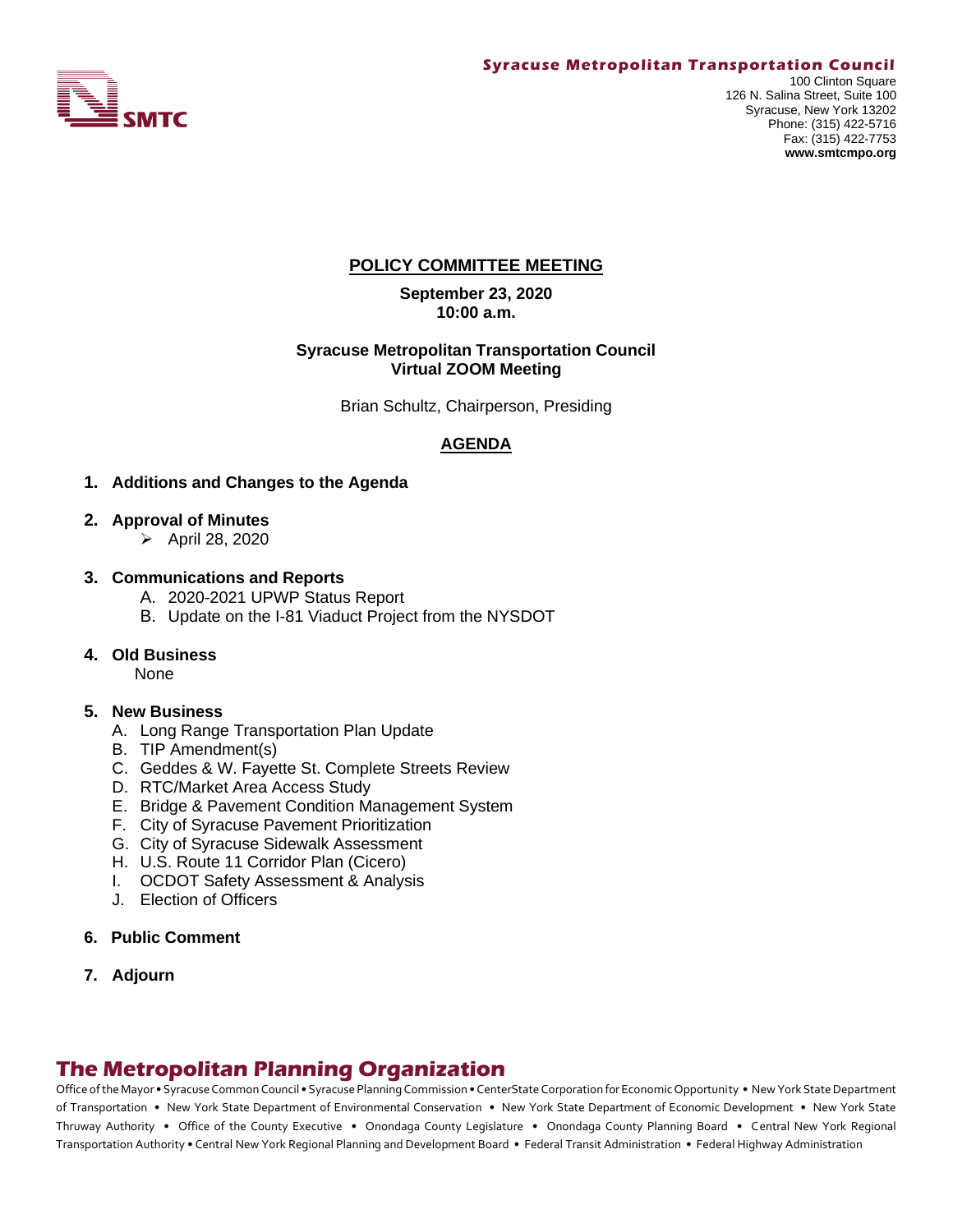# **SYRACUSE METROPOLITAN TRANSPORTATION COUNCIL**

# **MINUTES of the September 23**, **2020 POLICY COMMITTEE MEETING**

#### **Voting Members Organization**

Dave Mankiewicz **CEO** CenterState CEO Trendon Choe NYSDEC David Smith NYSDOT Jerrin George NYSTA

#### **Also Attending**

Jared Shepard CenterState CEO Mark Frechette NYSDOT Raymond Tomczak **FTA** Carlos Gonzalez **FHWA** 

# Brian Schultz - Chair **CNY Regional Transportation Authority** Joe Driscoll City of Syracuse Common Council Corey Driscoll-Dunham City of Syracuse, Administration James Fayle **Empire** State Development Odean Dyer **Onondaga County DOT** David Knapp **David Knapp County Legislature Onondaga County Legislature** Dan Kwasnowski Onondaga County Planning Board Steve Kulick **Syracuse Planning Commission**

Christopher Tuff CNY Regional Transportation Authority Mary Robison **City of Syracuse, Administration** Neil Burke City of Syracuse, Administration Casey Jordan Casey Jordan Casey Jordan Casey Jordan Casey Jordan County Legislature Heather Lamendola Syr. Planning Comm.

# **SMTC Staff**

James D'Agostino, Kevan Busa, Mario Colone, Jason Deshaies, Andrew Frasier, Mike Alexander, Kevin Kosakowski, Danielle Krol, Aaron McKeon, Meghan Vitale, and Lori Irvine

# **BUSINESS MEETING**

Mr. D'Agostino completed a roll call by Agency.

#### **1. CALL TO ORDER**

Chairperson Schultz called the meeting to order at 10:00 a.m. via Zoom.

# **2. APPROVAL OF MINUTES**

Chairperson Schultz inquired if there were any changes to the April 28, 2020 minutes. Hearing none, Chairperson Schultz called for a motion.

Mr. Knapp moved and Mr. Smith seconded the Approval of Minutes. Following roll call of the members, the motion carried unanimously.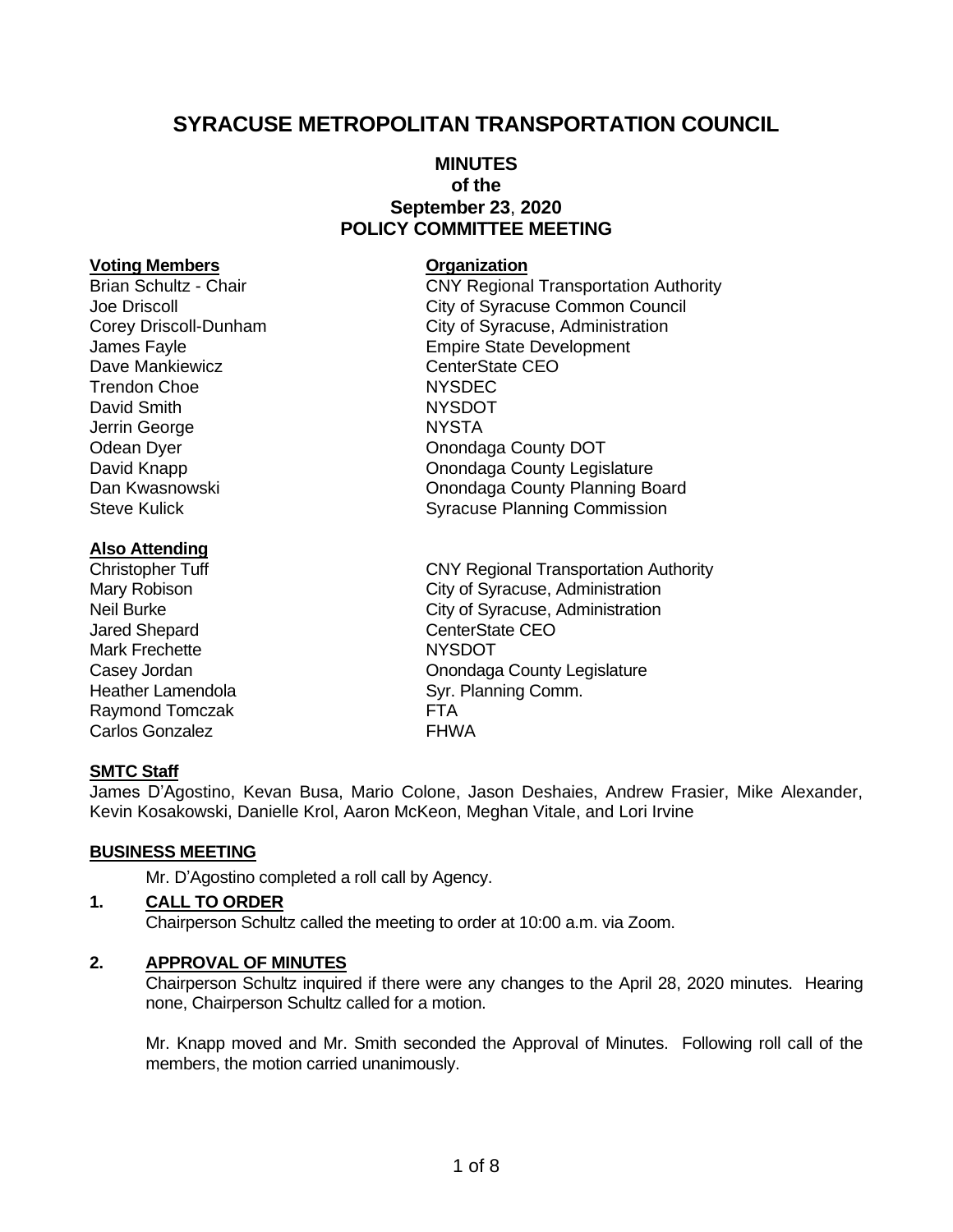# **3. COMMUNICATIONS AND REPORTS A. UPWP STATUS REPORT**

Mr. D'Agostino highlighted the following: The SMTC staff is still working at a mix of on-site and at home with most projects on schedule except for a couple of necessary modifications such as projects related to schools which have been placed on hold. Mr. D'Agostino indicated there are eight completed studies that will be presented during today's program. In reference to Public Participation, Mr. D'Agostino indicated they are advancing and learning and requested feedback from the participants regarding today's meeting. Mr. D'Agostino indicated that the Federal Transportation Legislation has an expiring Transportation Bill with hopes for a Continuing Resolution. Mr. D'Agostino indicated that the Sidewalk Data Collection project for the City of Syracuse that was worked on this summer is now wrapped up. SMTC did not complete a traffic count study due to the abnormal traffic patterns. Mr. D'Agostino indicated that the 2020 Bike Maps are in and if anyone wanted a box to distribute, they should contact a SMTC staff member. Mr. D'Agostino indicated that work has been wrapped up for the Empire State Trail Economics Opportunity Plan for the County. Mr. D'Agostino state that the LRTP is complete and on today's agenda along with several other projects. Mr. D'Agostino indicated that the Dome Traffic Management & Events Strategic Plan which is how we will eventually get to the Dome for special events once the new I-81 has been constructed had its scope written and approved, the RFP sent out, ten expressions of interest received and finally a total of eight proposals received for consideration. The proposals will be reviewed within the next week or so. Mr. D'Agostino indicated this has a project budget of \$400,000 and is expected to be a highly competitive process. Mr. D'Agostino indicated there were four scopes of work that were recently approved: The Tuscarora Road Corridor Study, US Route 11 Corridor Plan, Village of Skaneateles Pedestrian Safety & Access Study and the Dome Traffic Management Study. Mr. D'Agostino mentioned that the Manlius Village Center Pedestrian Safety & Mobility Study and City of Syracuse Residential Parking Permits Study scopes are written but not yet approved, and the Syracuse Sidewalk Planning Study is well underway. Lastly, Mr. D'Agostino indicated that the Transportation Improvement Program, which is a capital funded program closes at the end of this month due to fiscal year end and were successful earlier this month at the Executive Committee Meeting in shuffling around projects and schedules to have every dollar obligated and invested. Mr. D'Agostino thanked the State DOT along with all agencies in getting this done.

There were no questions.

No action is required by the Committee as this is an informational item.

# **B. UPDATE ON THE I-81 VIADUCT PROJECT FROM THE NYSDOT**

Mr. Frechette of the NYSDOT provided a brief update to the members on the latest efforts regarding the I-81 Viaduct project. Mr. Frechette indicated that the NYSDOT has worked very hard behind the scenes since the last Policy Committee Meeting.

Mr. Frechette indicated that 2019 was a very big year announcing the recommended idea of the Community Grid as the preferred alternative which will allow high speed freeway traffic of 65 mph in and out of the city. Mr. Frechette indicated that they held an open house which was attended by over 900 people, held 11 neighborhood meetings, 4 noise wall meetings and multiple stakeholder meetings. Mr. Frechette indicated the NYSDOT received over 1000 comments with each one taken into consideration and responded to. Mr. Frechette indicated that they received many concerns regarding Exit 3 (Route 5) along Rte. 481 near Wegman's which is now being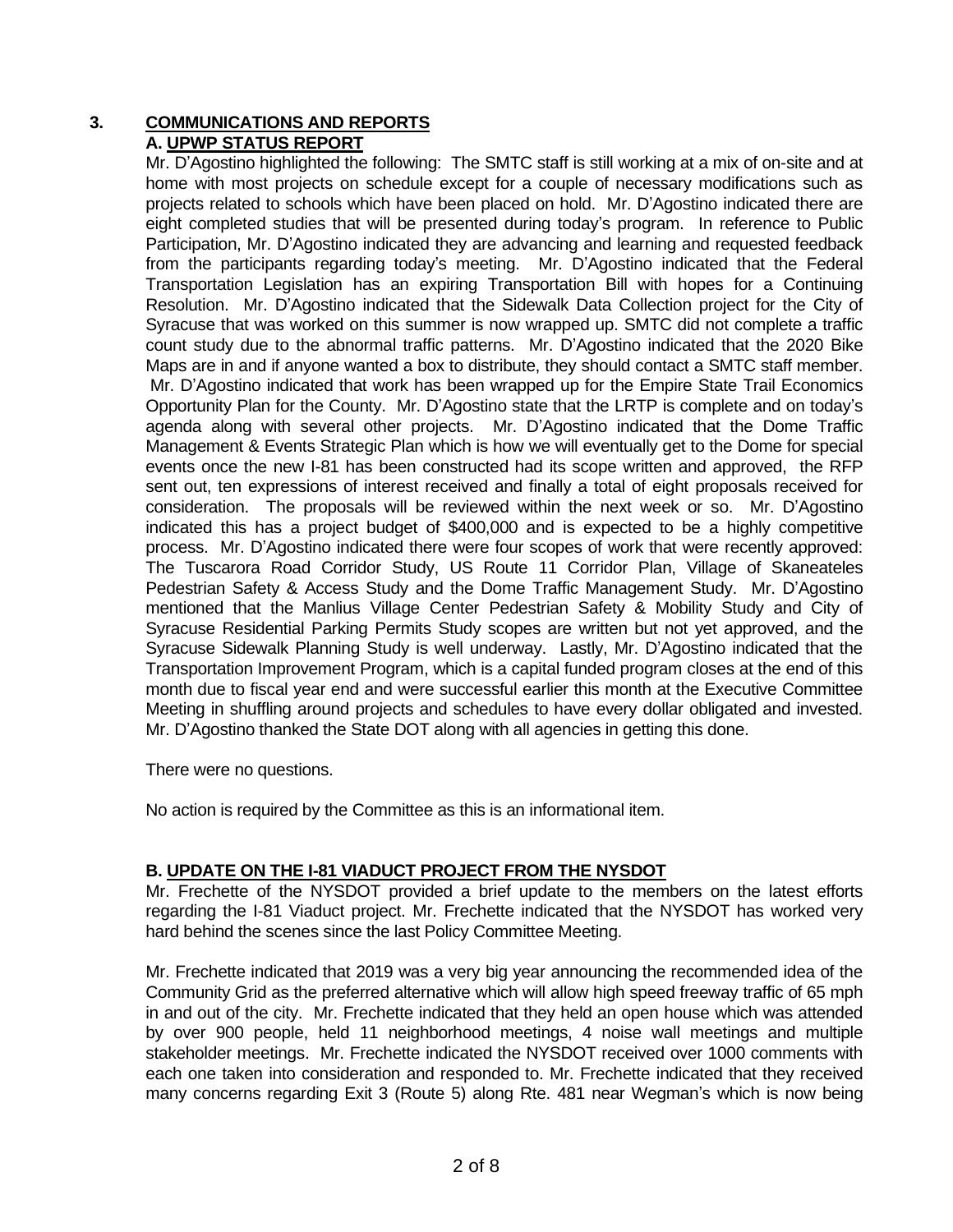taken into consideration along with multiple other areas. Mr. Frechette indicated that the goal was to educate the public, listen to their concerns, and take into consideration their ideas to improve upon the build alternatives. Mr. Frechette indicated that as a result, the DOT is now adding additional engineering and additional environmental analysis. Mr. Frechette indicated that there are still two viable solutions: their recommendation of the Community Grid and the alternative solution as the Viaduct replacement.

Mr. Frechette indicated the NYSDOT has completed the modifications to the draft of the Environmental Impact Statement and in July they shared the document with their Federal partners which will need to buy into the changes. Mr. Frechette indicated that from there the document needs to go to Headquarters in Washington for the legal sufficiency review then released to the public for a hearing. Mr. Frechette indicated they are reviewing other state's public meeting ideas through COVID as the public hearing will need to take place within 2-3 weeks after the draft is released. Mr. Frechette indicated an exact timeframe has not been established yet, but reassured they are fully engaged with the project.

Mr. Driscoll inquired if changes can be made to the DEIS if better alternatives are presented at the public engagement sessions prior to the final record of decision. Mr. Frechette confirmed that changes can be made prior to the final solution of the record of decision. Discussion also took place regarding local jobs being an important factor in this project.

Mr. Knapp inquired about the economic analysis associated with the diversion of truck traffic specifically for southern, western towns along with the Salina area. Mr. Frechette indicated that the results will be shared at the next public hearing.

No action is required as this is presented as an informational item.

# **4. OLD BUSINESS**

None.

# **5. NEW BUSINESS**

# **A. 2050 LONG RANGE TRANSPORTATION PLAN – MOVING TOWARD A GREATER SYRACUSE – 2020 UPDATE**

Mr. D'Agostino indicated the SMTC staff has completed the mandatory 5-year update to the Long-Range Transportation Plan and the recommendation is to have the Policy Committee adopt the changes before September 30, 2020.

Ms. Vitale, Principal Transportation Planner at SMTC gave a brief presentation of the draft LRTP Update which included: National Goals, Goals & Objectives, Regionally Significant Projects, Demographics & Economy, the System Performance Report, Emerging trends in transportation, Future Projects, the meaning of "Maintenance", Future costs by category, Fiscal Constraint, Additional Projects, Public Outreach and "What's Next".

Mr. Mankiewicz inquired about the I-81 funding and whether it will impact the funding for the LRTP. Mr. D'Agostino responded that this is unknown.

Mr. Driscoll inquired about expanding the current system. Discussion occurred with Ms. Vitale and conversation will continue at a later time.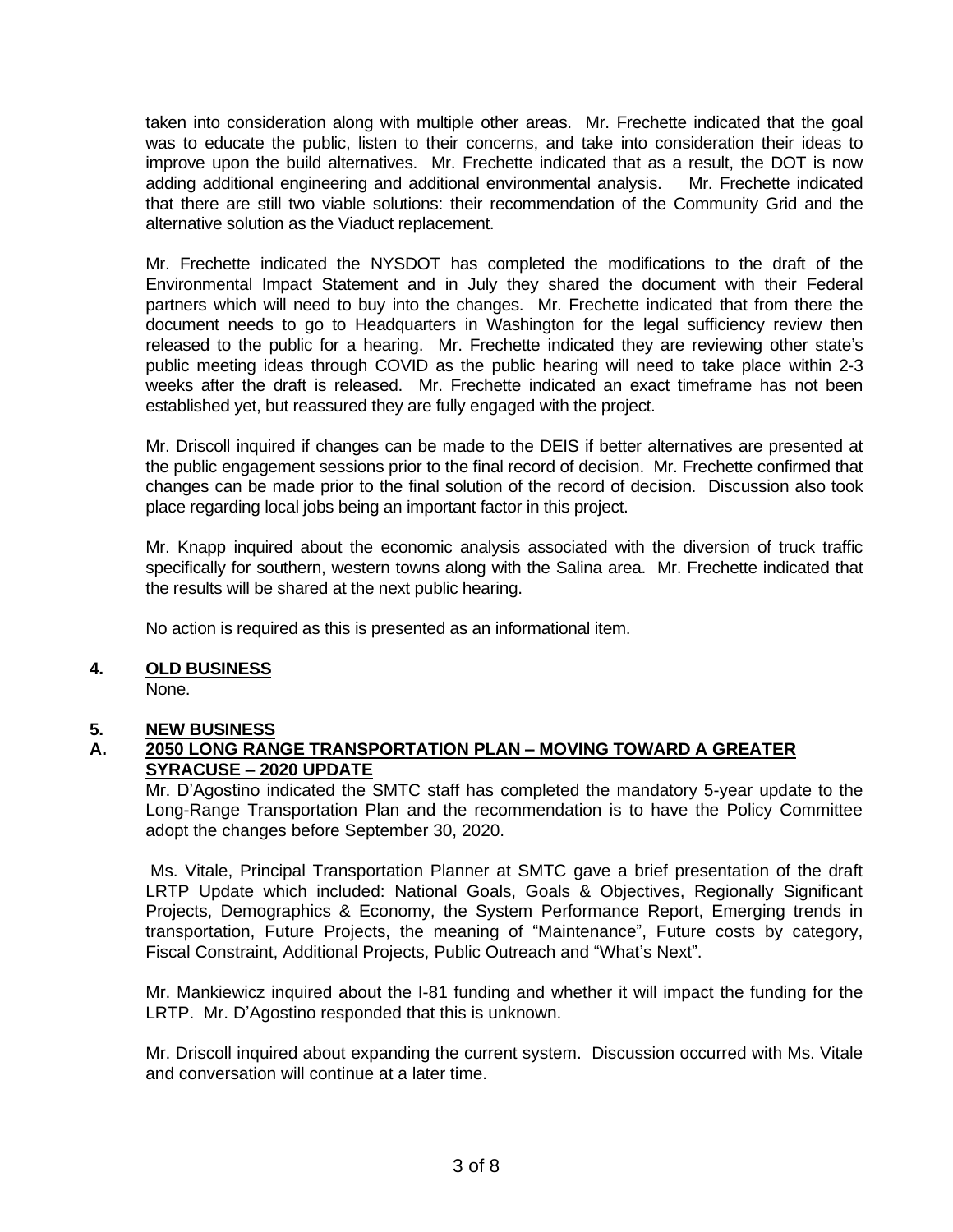Mr. Gonzalez from the Federal Highway Administration thanked Mr. D'Agostino and Ms. Vitale for their work on this update and reiterated that all funding changes/requests need to go through the required process.

Chairperson Schultz asked for a motion for the Policy Committee to approve the LRTP.

Mr. Mankiewicz moved and Ms. Dunham seconded the motion. Chairperson Schultz took a vote and the motion passed unanimously.

#### **B. TIP AMENDMENTS**

The New York State Department of Transportation (NYSDOT) is in need of the following amendments to the Transportation Improvement Program:

#### Addition of project:

PIN 360417 (VPP/MILL RT 20, LAFAYETTE/POMPEY TN LINE TO MADISON CO LINE, TN OF POMPEY). Sponsor NYSDOT. The NYSDOT is proposing to add the project to the current TIP, specifically the Construction and Inspection phases to Federal Fiscal Year (FFY) 20/21, utilizing \$1,449,000 of NHPP federal funds and \$399,000 of State Dedicated Funds (SDF). Offset provided by PIN 328723 (Onondaga Lake Parkway Safety Improvements, Old Liverpool to I-81 Ramp, Tn of Salina, Onondaga Co) and funds from outside the SMTC planning area.

PIN 360418 (VPP/MILL RT 31, BALDWINSVILLE E VIL LINE TO BELGIUM BRIDGE, TN OF LYSANDER). Sponsor NYSDOT. The NYSDOT is proposing to add the project to the current TIP, specifically the Construction and Inspection phases to FFY 20/21, utilizing \$813,000 of NHPP federal funds and \$224,000 of SDF. Offset provided by PIN 328723 and funds from outside the SMTC planning

Mr. D'Agostino indicated both projects are for the next fiscal year which begins October, 2020.

Chairperson Schultz called for a motion for the Policy Committee to adopt the Tip Amendments.

Mr. Knapp moved and Mr. Driscoll seconded the motion.

Motion was approved.

# **C. SOUTH GEDDES & W. FAYETTE ST. COMPLETE STREETS REVIEW**

As part of the 2018-2019 and 2019-2020 UPWPs, the SMTC agreed to assist the City of Syracuse in identifying opportunities to add or improve bicycle, pedestrian, and transit facilities within the existing right-of-way on South Geddes and West Fayette Streets. Recommendations suggested in this report include:

• Adding transit-friendly features, such as concrete landing pads and benches to bus stops with the highest ridership in the study area;

• Bringing sidewalks, crosswalks, and curb ramps into ADA and City codes compliance, and adding RRFB's where appropriate;

• Implementing a sidepath on the west side of Geddes Street or implementing a road diet to accommodate on-road bike lanes;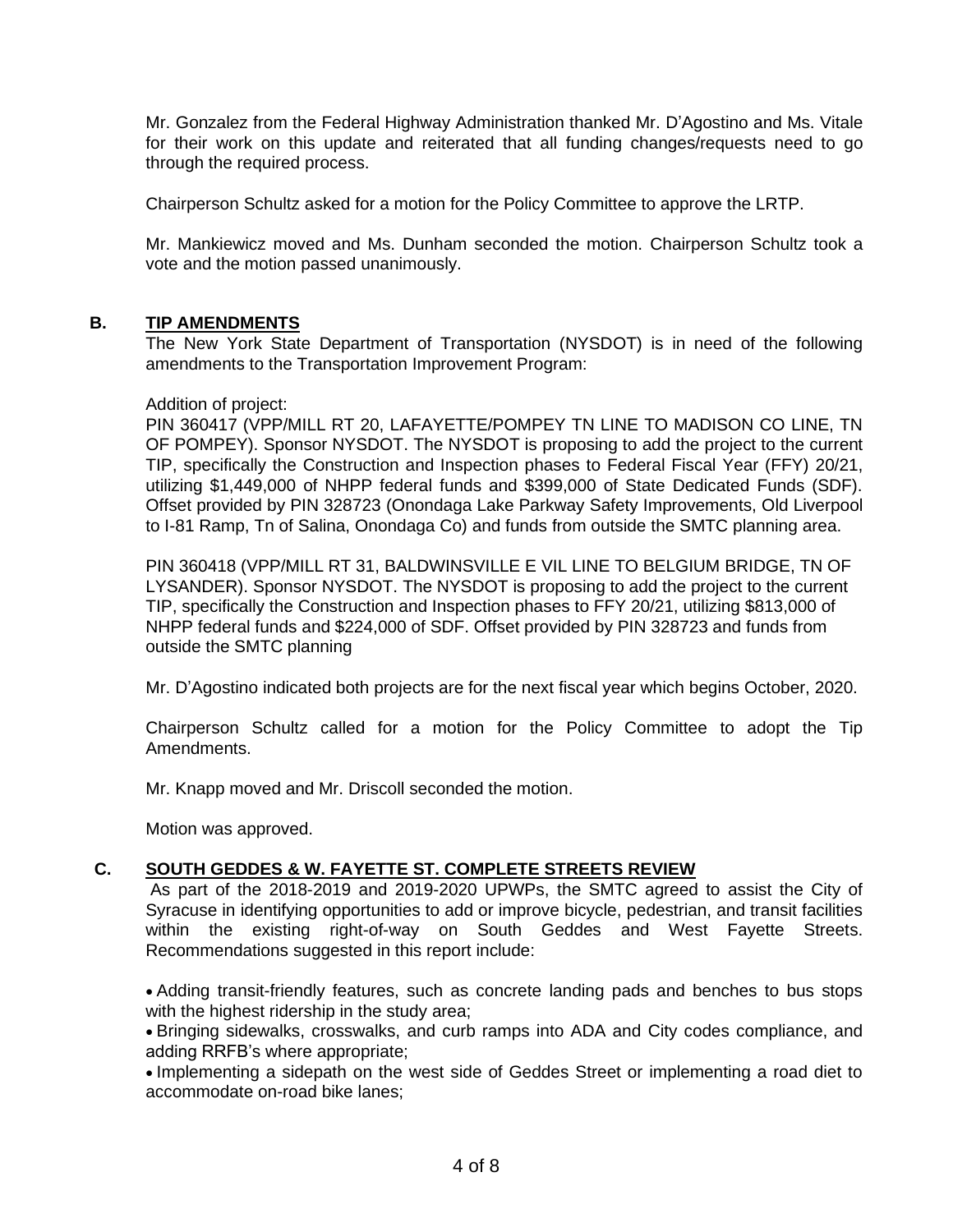• Adding formalized parking on the western end of West Fayette Street, along with improved sidewalks;

• Implementing a walkway enhancement design concept to improve the pedestrian experience under the abandoned railroad tracks on West Fayette Street (west of Geddes Street); and • Construct a multi-use trail linking Lipe Art Park to the west side of South Geddes Street.

Design concepts for this project were presented at a public meeting on February 6, 2020.

Ms. Krol, Sr. Transportation Planner with SMTC provided an overview presentation of the study at the meeting.

Mr. Smith moved and Mr. Driscoll seconded a motion that the Policy Committee acknowledge the completion of the South Geddes and West Fayette Street Complete Streets Review Study. The motion passed unanimously.

# **D. RTC/MARKET AREA ACCESS STUDY**

As part of the 2018-2019 UPWP, the SMTC identified four intersections to improve for Northside residents who walk or bike to the Regional Market and Destiny USA. The study also identifies "high-level" options to connect to existing trails. Concept plans in this report include:

• Four priority intersections: Hiawatha/Park, Hiawatha/Carbon, Hiawatha/Tex Simone, and Park/Harborside/NBT Bank Stadium;

• Where deemed feasible, options are presented for bike lanes, shared lane markings, off-road shared use paths, sidewalks, ADA-compliant curb ramps and crosswalks, pedestrian refuge islands, Leading Pedestrian Interval (LPI), on-road parking, etc.;

• Lane reduction and reconfiguration options along Park Street (north of Farmers Market Place), and at Park/Hiawatha;

• High-level concepts for on– and/or off-road facilities to Destiny USA and to existing trails (i.e., the Onondaga Creekwalk, the Loop-the-Lake Trail, the Park Street Bikeway (abandoned), and the Beartrap Creek Trail).

SMTC conducted outreach at community group meetings, with refugee service providers, and at two staffed information kiosks (at the Regional Market). SMTC also posted the draft report online for a 30-day public review period.

A brief presentation was be provided by Transportation Analysist, Mr. Frasier on behalf of the Project Manager, Mr. Alexander from SMTC.

Mr. Driscoll inquired about projected cost estimates for the project and Mr. Alexander indicated there wasn't any at this time. Mr. Kwasnowski indicated that there will be some Capital Funding attached to a similar project which will include the results of this study.

Mr. Schultz called for a motion to acknowledge the completion of the RTC/Market Area Mobility study.

Mr. Driscoll moved and Mr. Kwasnowski seconded the motion. The motion passed unanimously.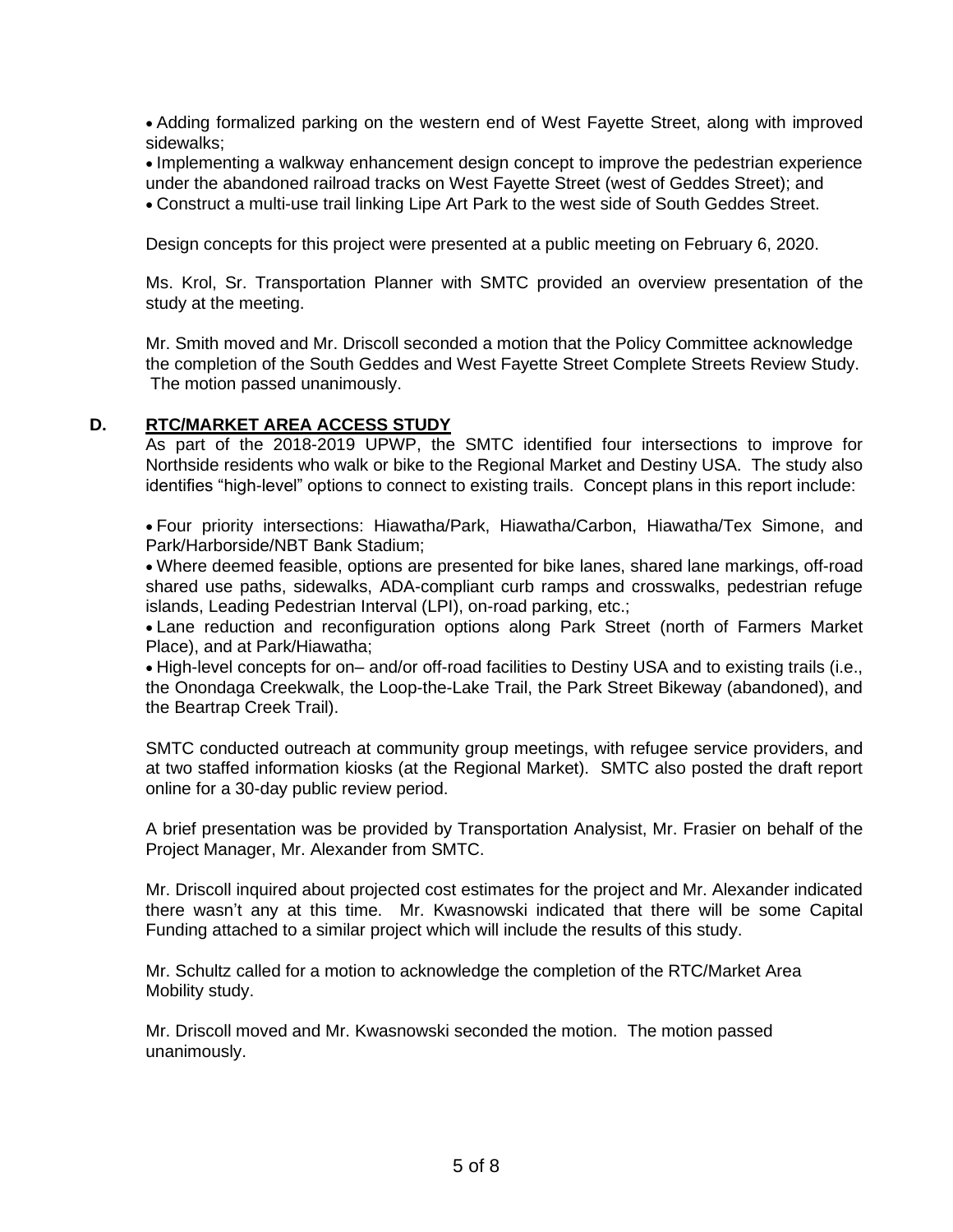# **E. BRIDGE & PAVEMENT CONDITION MANAGEMENT SYSTEM**

Mr. D'Agostino indicated that this is an annual item with a way to measure our investments. The goal of this reoccurring work item is to report, map, and analyze roadway bridge and federal-aid eligible pavement conditions in our Metropolitan Planning Area.

Mr. Frasier, Transportation Analyst at SMTC provided a brief presentation at the meeting. This presentation included an update of the Yearly Report, Report Goals, the Bridge Rating System, Pavement Rating Scale, Weighted Average FAE Rating, Performance Measures & the LRTP.

Mr. Schultz asked for a motion that the Policy Committee acknowledge the completion of the BPCMS report. Mr. Smith moved and Mr. Driscoll seconded the motion. The motion passed unanimously.

# **F. CITY OF SYRACUSE PAVEMENT PRIORITIZATION**

On behalf of the City of Syracuse, the Syracuse Metropolitan Transportation Council conducted an analysis of the City's road network to provide insight into prioritizing certain roads for pavement maintenance. The City was interested in determining roads where the investment of resources would be justified. The memo outlines the methods considered in this analysis and an explanation of the final products.

Using available data, the SMTC developed a Priority Score on each applicable road segment. This score considered several variables, including pavement rating (collected by the SMTC in 2019), traffic volumes, and functional classification, among others.

The approach considered in this analysis is just ones of several possible data-driven approaches. The approach utilized data accessible by the agency and seeks to create a repeatable process that stands on solid analytical ground. The output suggests roads which could be considered reasonable candidates for reconstruction.

A brief overview was given at the meeting by Mr. Frasier, Transportation Analyst at SMTC.

Mr. Driscoll questioned the criteria for consideration of federal funds. Mr. D'Agostino and Mr. Colone explained the attributes needed with safety being the number one concern.

No vote required as this is an informational item only.

# **G CITY OF SYRACUSE - SIDEWALK ASSESSMENT**

As part of its City of Syracuse On-Call Planning Support item, the SMTC agreed to support the City's investigation into the feasibility of a city-wide sidewalk maintenance program, to be developed and administered by the City of Syracuse.

Mr. D'Agostino indicated there was an error on the summary page and this item is for information only.

Mr. McKeon, Sr. Transportation Planner at the SMTC prepared a detailed presentation outlining an approach to prioritizing sidewalk maintenance throughout the city based on a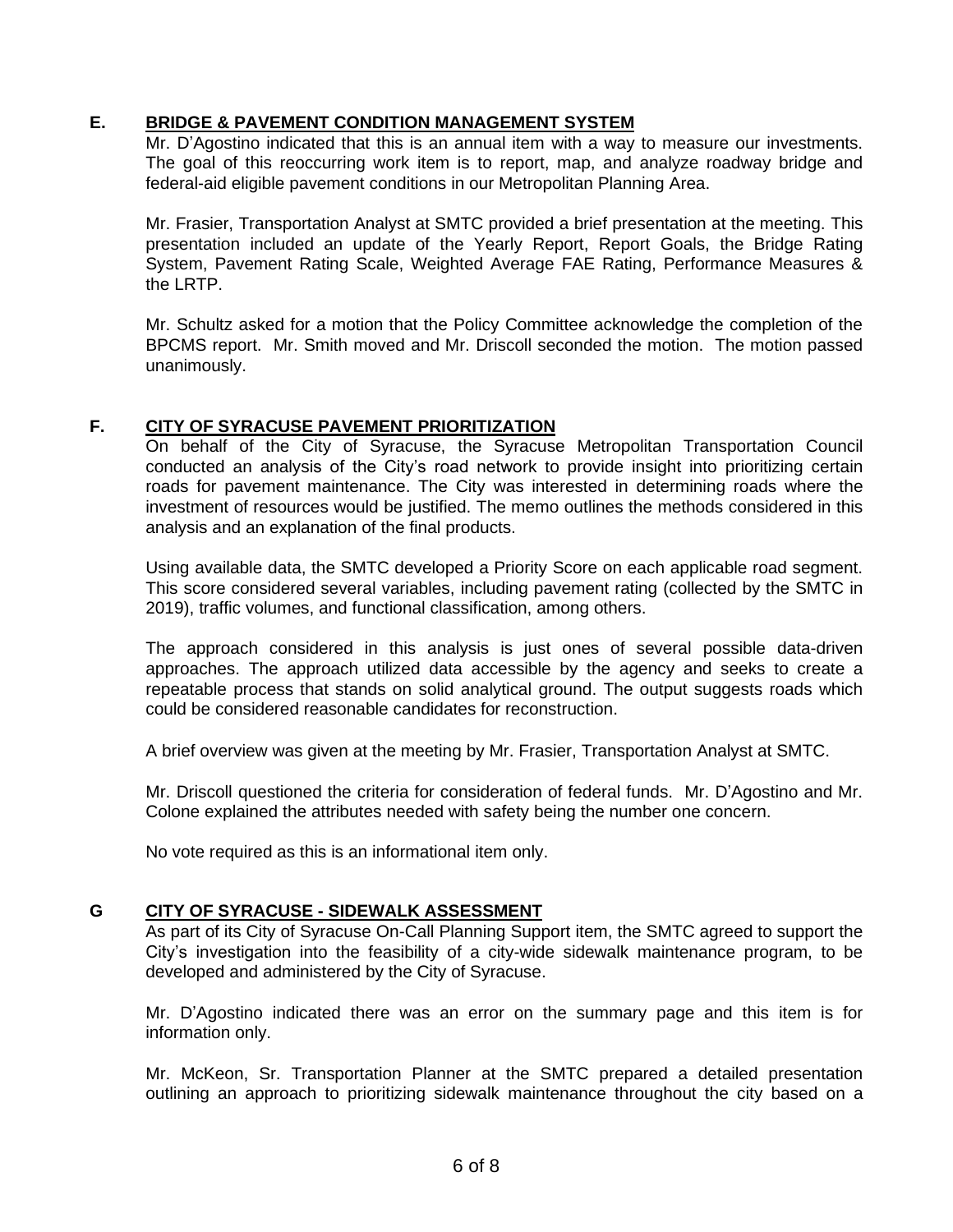quantitative assessment of pedestrian demand and safety considerations.

Two products came out of this effort:

· Every sidewalk in the city was assigned a "priority" score based on a combination of factors. · Every sidewalk segment in the city was included in a geodatabase; when sidewalk quality ratings (to be collected in the future) are added to this geodatabase, the City can use priority and quality scores to develop sidewalk maintenance work plans based on objective criteria.

No vote required as this is an informational item only.

# **H U.S. ROUTE 11 CORRIDOR PLAN (CICERO)**

As part of the 2019-2020 UPWP, the SMTC completed the US 11 Corridor Study for the Town of Cicero. This study considered future land use and transportation system needs within the US 11 corridor from Bear Road to Route 31. The Study Advisory Committee (SAC) provided input on the anticipated future development in the study corridor, and SMTC staff used various analysis tools to determine the expected impacts on the transportation system.

The SAC then identified four focus areas, and SMTC staff worked with the SAC members to create conceptual development plans for these areas, drawing on the existing and future analysis results. These concept plans emphasize mixed used development, internal road connections, and walkability. Although conceptual, these plans may be used by the Town to inform future planning efforts and examination of existing zoning.

Ms. Vitale, Principal Transportation Planner at SMTC provided an overview of the study at the meeting.

Chairperson Schultz called for a motion. Mr. Mankiewicz moved and Mr. Driscoll seconded a motion that the Policy Committee acknowledge the completion of the report. The motion passed unanimously.

# **I OCDOT SAFETY ASSESSMENT & ANALYSIS**

As part of the 2018-2019 UPWP, the SMTC agreed to conduct a County roadway network screening of fatal and serious injury crash patterns (for a 3-year period) to identify and summarize findings for 'hot spot' locations as well as identify high-risk roads for systemic emphasis areas. The Safety Assessment identified:

• 50 Focus Segments and 42 Focus Intersections - sorted into Priority ('hot spots') and Special Mention (Tier I-III) categories;

• Hot spots include: 5 road segments and 7 signalized intersections, a detailed summary of crash patterns was provided;

• High-risk roads (based on features that are correlated with particular crash types, rather than crash frequency) for each systemic emphasis area: *intersections, lane departure, vulnerable users, speed, age-related,* and *driver behavior*.

Hot spot and high-risk road findings will help guide the County's selection of safety solutions and help place the County at a competitive advantage when seeking safety funds.